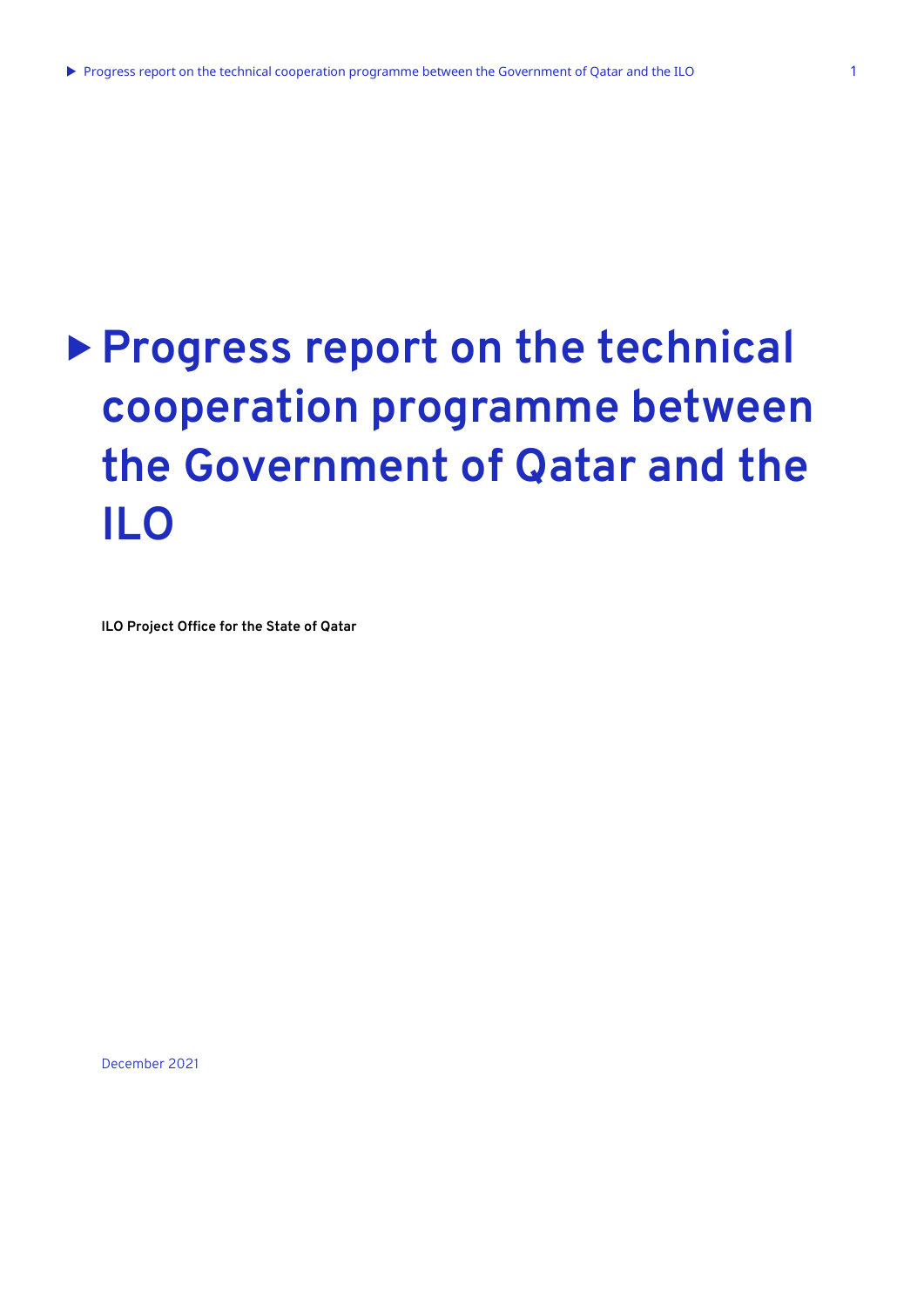# **Contents**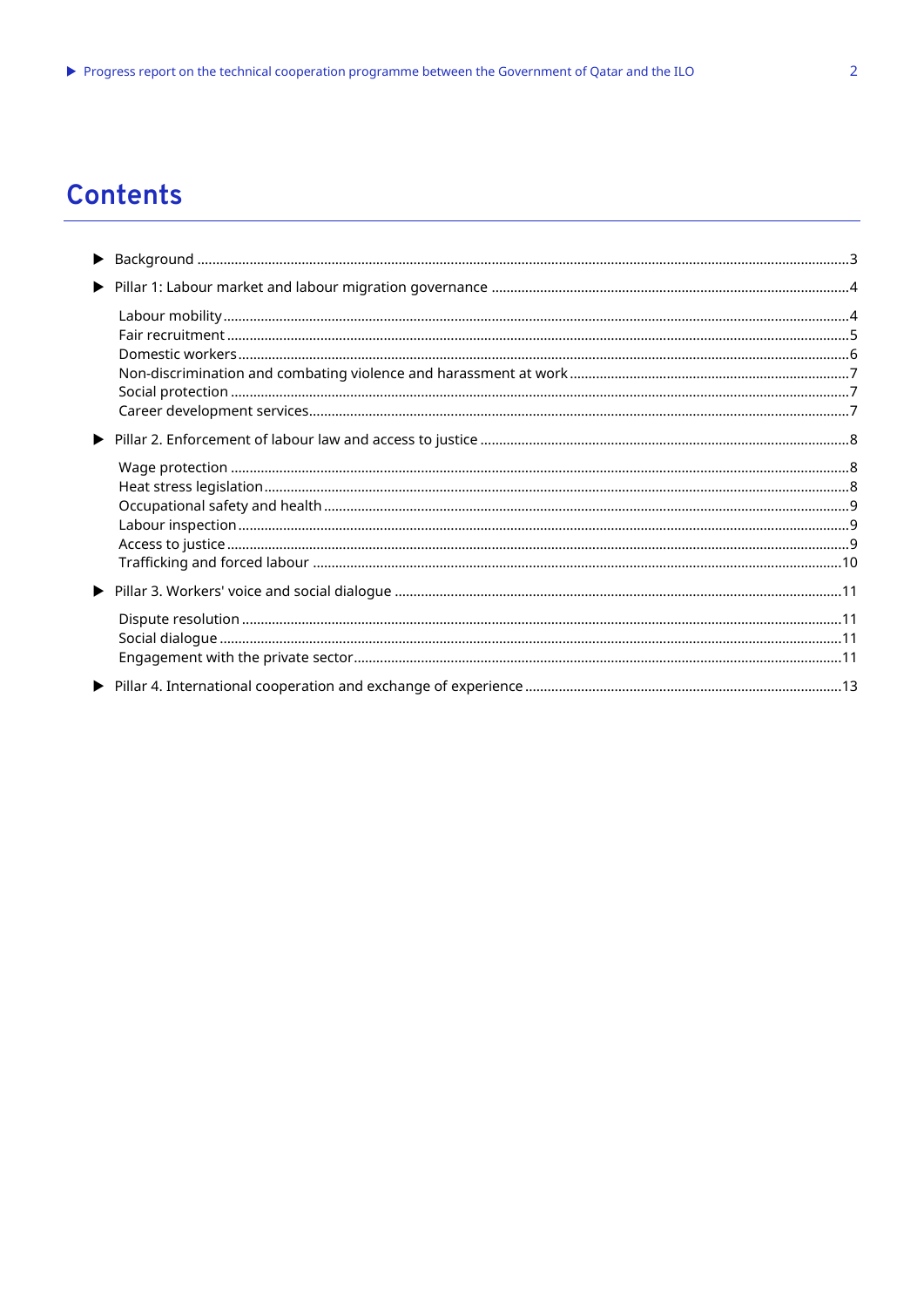# <span id="page-2-0"></span>**Background**

- **1.** During the first phase of the technical cooperation programme between the Government of Qatar and the ILO (2018- 2021), an annual progress report was presented to the Governing Body (GB) at its November sessions in 2018, 2019, and 2020. 1
- **2.** Following the commitment of the Government of Qatar to continue building on the significant reforms undertaken in the first phase of the technical cooperation programme, and a series of exchanges with other national and international partners, a second phase of the programme was agreed to run from July 2021 to December 2023.
- **3.** The second phase of the programme does not require formal annual reporting to the GB. However, there remains a need to communicate with interested parties on the broad scope of the work under way in Qatar, and especially on the key developments and priorities that have emerged since the last annual report in October 2020.
- **4.** The second phase of the technical cooperation programme seeks to consolidate the significant achievements of the first phase. In addition, new areas for cooperation have been identified, including active and inclusive labour market policies that contribute to a more competitive and knowledge-based economy. These objectives are aligned with those set out in Qatar's National Vision 2030 and the National Development Strategy (2018-2022).
- **5.** This report covers progress on the programme's priorities, based on the pillars of the second phase of the programme
	- Pillar 1. Labour Market and Labour Migration Governance
	- Pillar 2. Enforcement of Labour Law and Access to Justice
	- Pillar 3. Workers' Voice and Social Dialogue
	- Pillar 4. International Cooperation and Exchange of Experience

<sup>&</sup>lt;sup>1</sup> The previous reports are available here: [2020,](https://www.ilo.org/gb/GBSessions/GB340/ins/WCMS_757599/lang--en/index.htm) [2019](https://www.ilo.org/gb/GBSessions/GB337/ins/WCMS_723203/lang--en/index.htm) and [2018.](https://www.ilo.org/gb/GBSessions/GB334/ins/WCMS_647832/lang--en/index.htm)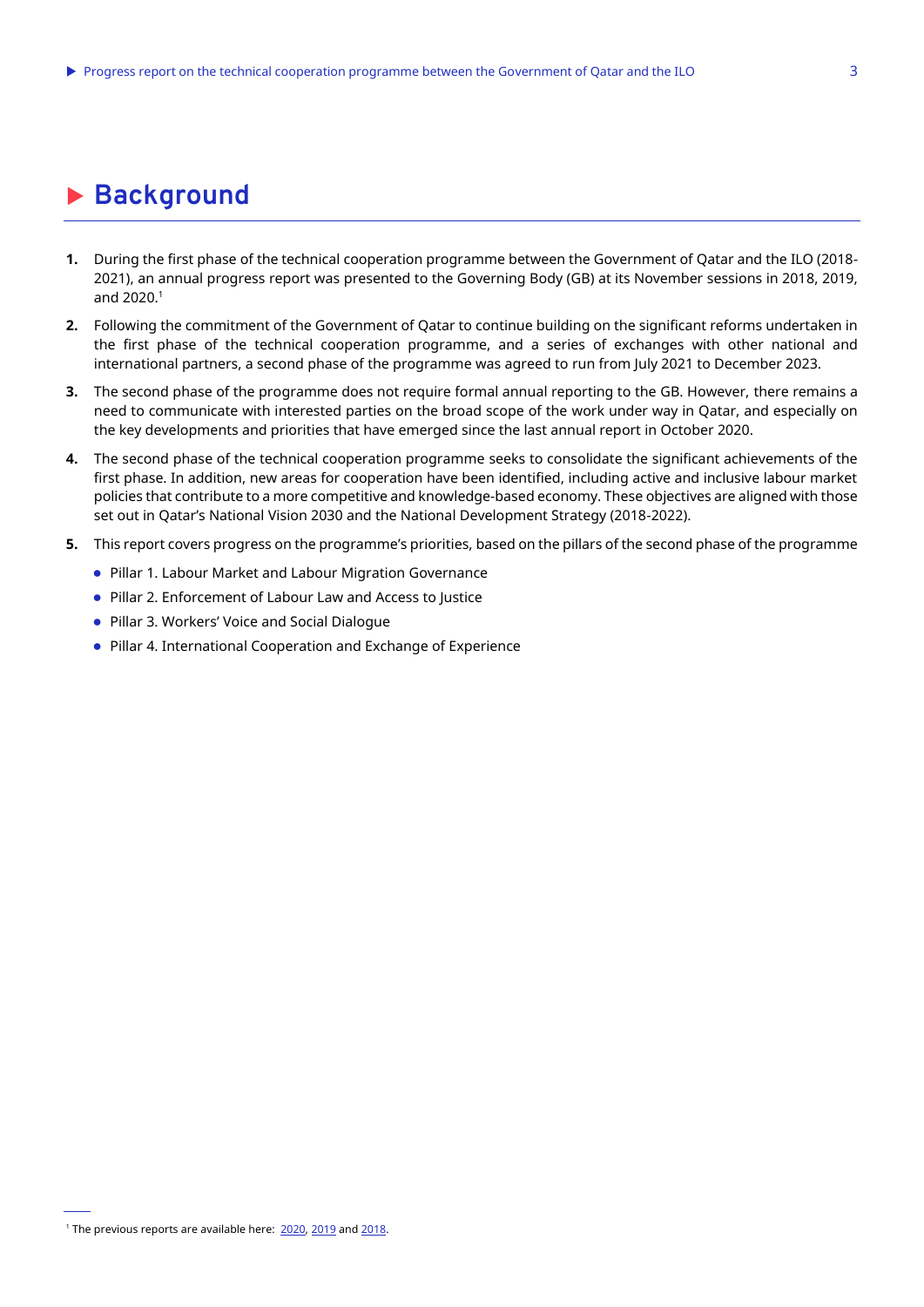# <span id="page-3-0"></span>**Pillar 1: Labour market and labour migration governance**

## <span id="page-3-1"></span>**Labour mobility**

- **6.** On 8 September 2020, legislation that reformed a central element of the *kafala* or sponsorship system the right of workers to change jobs without their employer's permission – entered into force. Law No. 19 of 2020, complemented by Ministerial Decision No. 51 of 2020, removed the legal requirement for migrant workers to obtain a no-objection certificate from employers to change jobs. In addition, Law No. 18 of 2020 was adopted, introducing legal provisions governing termination of employment. It is important to recall that greater labour mobility is beneficial to both workers and employers. Between October 2020 and October 2021, over 242,870 workers changed jobs. <sup>2</sup> A further breakdown of the number of workers who changed jobs during this period shows the following:
	- Out of a total of 344,774 requests to change jobs, 242,870 were approved, 99,814 were rejected<sup>3</sup> (see para. 9 below) and 2,090 were still being processed.
	- Approximately 12 per cent of those who changed jobs were women, similar to the overall proportion of women in the workforce. Out of the total number of workers who changed jobs, 3,674 were domestic workers (male and female).
	- Construction was the sector in which there was the most movement. Because workers' actual occupation may be different from what is included in the administrative records, there are limitations in the conclusions that can be drawn on labour mobility across occupations and sectors (see para. 14 below).
- **7.** Over the past year, the Ministry of Administrative Development, Labour and Social Affairs (MADLSA<sup>4</sup>) introduced several procedural changes to enhance the effectiveness and efficiency of the process involved in changing jobs. Processing times have shortened over the course of the year, following the recruitment of additional staff, though some workers still experience delays. In addition, new features have been added to the electronic system. For example, workers can [check the status of their application](https://ecai.adlsa.gov.qa/) to change jobs and are able to cancel it themselves.
- **8.** To address the issue of unscrupulous employers cancelling workers' residency permits (QIDs) or filing false absconding charges as a form of retaliation, the electronic systems of MADLSA and the Ministry of Interior (MOI) have been linked in an attempt to prevent employers from taking such action after a worker submits their application through MADLSA's electronic system. <sup>5</sup> The process for a worker to have their QID reactivated has been simplified. There have been reports of employers of domestic workers seeking to recover the fees paid to recruitment agencies from the workers themselves, to compensate for the loss of the worker. The channels for workers to lodge complaints related to impediments to their mobility have been enhanced (see para. 39 below). In addition, the ILO and MADLSA are collaborating to address more systematic constraints on labour mobility.
- **9.** Not all applications resulted in the workers actually changing jobs. ADLSA indicate that the main reasons for the rejection of applications to change jobs included errors in the submission or incomplete documentation; new employers were blocked from recruitment due to non-compliance with the law or not having the correct permits to hire particular workers; workers also cancelled their applications (after

<sup>2</sup> In comparison, 8,653 workers changed employers in 2018, and 17,843 workers changed employers between September 2019 and August 2020.

<sup>&</sup>lt;sup>3</sup> The total number of rejected applications includes multiple applications from the same workers, i.e. a worker can re-apply after a rejection.

<sup>4</sup> In October 2021, the Ministry of Administrative Development, Labour and Social Affairs (MADLSA) was restructured into different ministries, including the Ministry of Labour and the Ministry for Social Development and Family. The acronym MADLSA will still be used in the present report.

<sup>5</sup> The Ministry of Interior opened an amnesty window for workers to regularize their status until December 2021.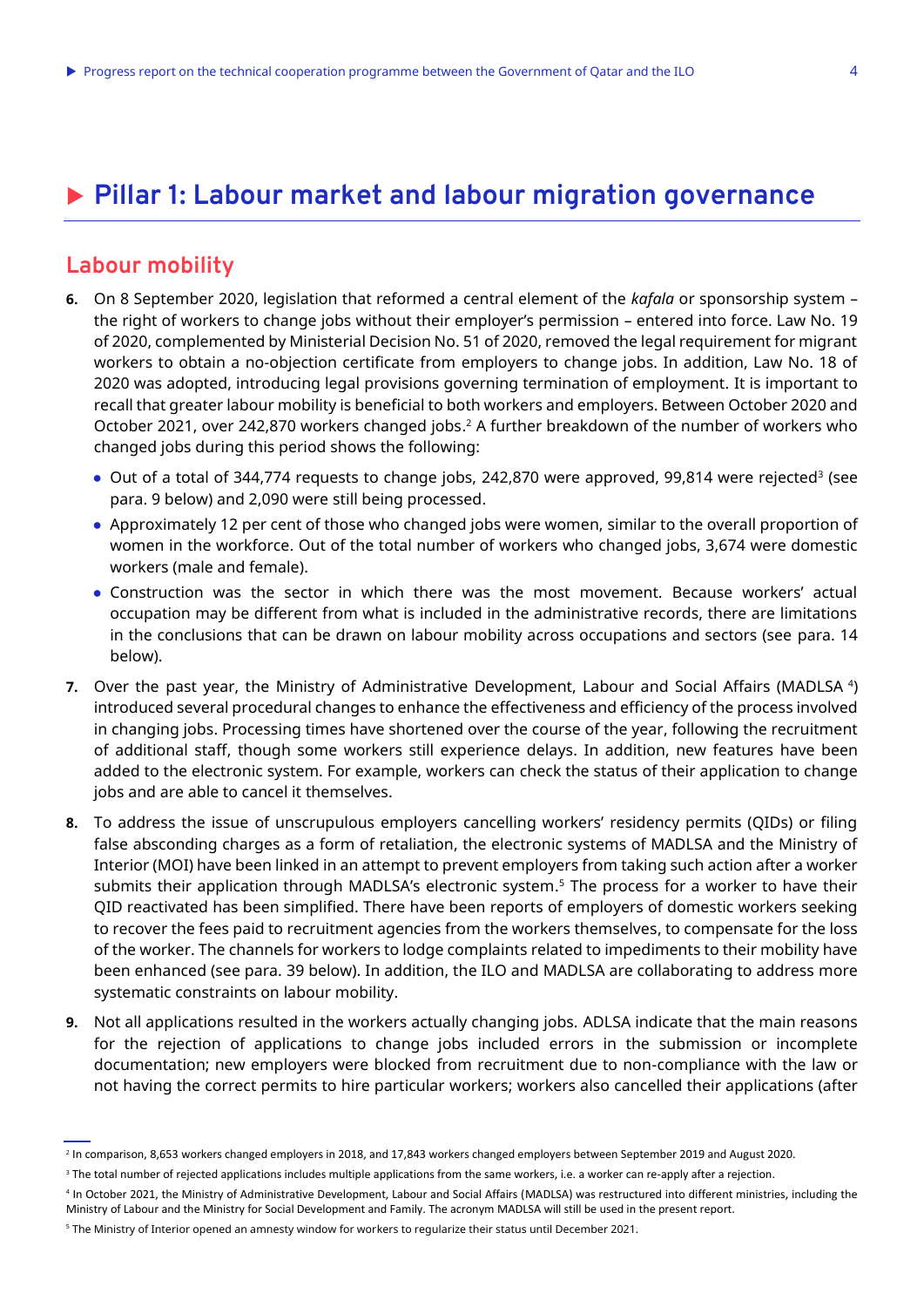finding other jobs or agreeing to stay with their current employer). In some cases, employers appeal to Law No. 18 of 2020 to block job transfers on the grounds that workers are moving to direct competitors.

- **10.** The programme is providing technical advice on a Ministerial Decision on non-compete clauses, as there have been instances of these being introduced into employment contracts in an abusive manner to limit workers' mobility. Once adopted, the legal framework will provide more clarity and regulate the use of this practice.
- **11.** Communication on the new legislation has been produced in twelve languages and widely disseminated [\(infographic,](https://www.ilo.org/beirut/projects/qatar-office/WCMS_754402/lang--en/index.htm) [Q&A for employers,](https://www.ilo.org/beirut/projects/qatar-office/WCMS_754450/lang--en/index.htm) [Q&A for workers,](https://www.ilo.org/beirut/projects/qatar-office/WCMS_754449/lang--en/index.htm) [flowchart for workers\)](https://www.ilo.org/beirut/projects/qatar-office/WCMS_754403/lang--en/index.htm). These materials are widely circulated through MADLSA and ILO social media platforms, as well as MADLSA's Labour Offices, Community Liaison Officers, labour attachés, community groups, including domestic workers' community groups, recruitment agencies and Qatar Visa Centers. Further materials are under development to provide updated information for workers and employers. This is needed to challenge the predominant discourse that still exists among workers and employers on the need for a No-Objection Certificate.
- **12.** To facilitate internal labour mobility, MADLSA and the Qatar Chamber of Commerce and Industry (QCCI) have established the [Labour Re-Employment Platform.](https://jobs.qatarchamber.com/) This is an electronic platform in which employers can post vacancies and identify workers with the required skills, and workers can post their CVs and search for available job vacancies. The programme has facilitated exchanges about the platform through MADLSA's hospitality and private security working groups. The ILO will provide technical support to ensure the effective operationalization of the platform, and employment services more broadly.
- **13.** Since the adoption of Law No. 13 of 2018 and Ministerial Decision No. 95 of 2019, migrant workers have had the right to leave the country either temporarily or permanently without prior approval from their employers. An exception was created for five per cent of a company's workforce, restricted to certain senior positions and for which approval would need to be granted. Between November 2018 and September 2021, 32,408 exit permits were granted approval by MADLSA.
- **14.** The programme completed the review of Qatar's draft occupational classification framework for the private sector. Recommendations were provided to MADLSA and the Planning and Statistics Authority on standardizing the framework in line with the International Standard Classification of Occupations (ISCO) 2008. The adoption of a new classification framework would standardize the approach that all relevant public institutions in the country use in collecting data and would therefore facilitate statistical analysis. This would ensure more effective formulation and monitoring of labour market policies.

## <span id="page-4-0"></span>**Fair recruitment**

- **15.** The ILO continued to provide technical advice on the operations of the Qatar Visa Centers (QVCs)<sup>6</sup> through a working group comprising representatives of MADLSA, MOI and the Embassy of the United States in Qatar. To enhance the services provided by the staff of 14 QVCs, the programme developed and delivered three two-day trainings together with MADLSA and MOI. A total of 71 QVC staff were trained to provide accurate information on the rights and responsibilities of workers in Qatar, to explain the terms and conditions of an employment contract to workers, and to document cases of contract deception reported by workers.
- **16.** The programme completed a study on embedding labour rights, including fair recruitment, into public procurement practices. It provides an overview of the existing public procurement practices that contain a labour rights perspective, and makes specific recommendations principally aimed at the procurement

<sup>6</sup> The Government of Qatar has so far established Qatar Visa Centres (QVCs) in six countries: Bangladesh, India, Nepal, Pakistan, the Philippines and Sri Lanka. QVCs are integrated service centres where workers wishing to migrate to Qatar need to finalize their immigration procedures. All services are free of charge for workers and include biometric enrolment, medical examinations and the signing of an electronic employment contract before departure. Additional QVCs are under consideration for a number of other countries.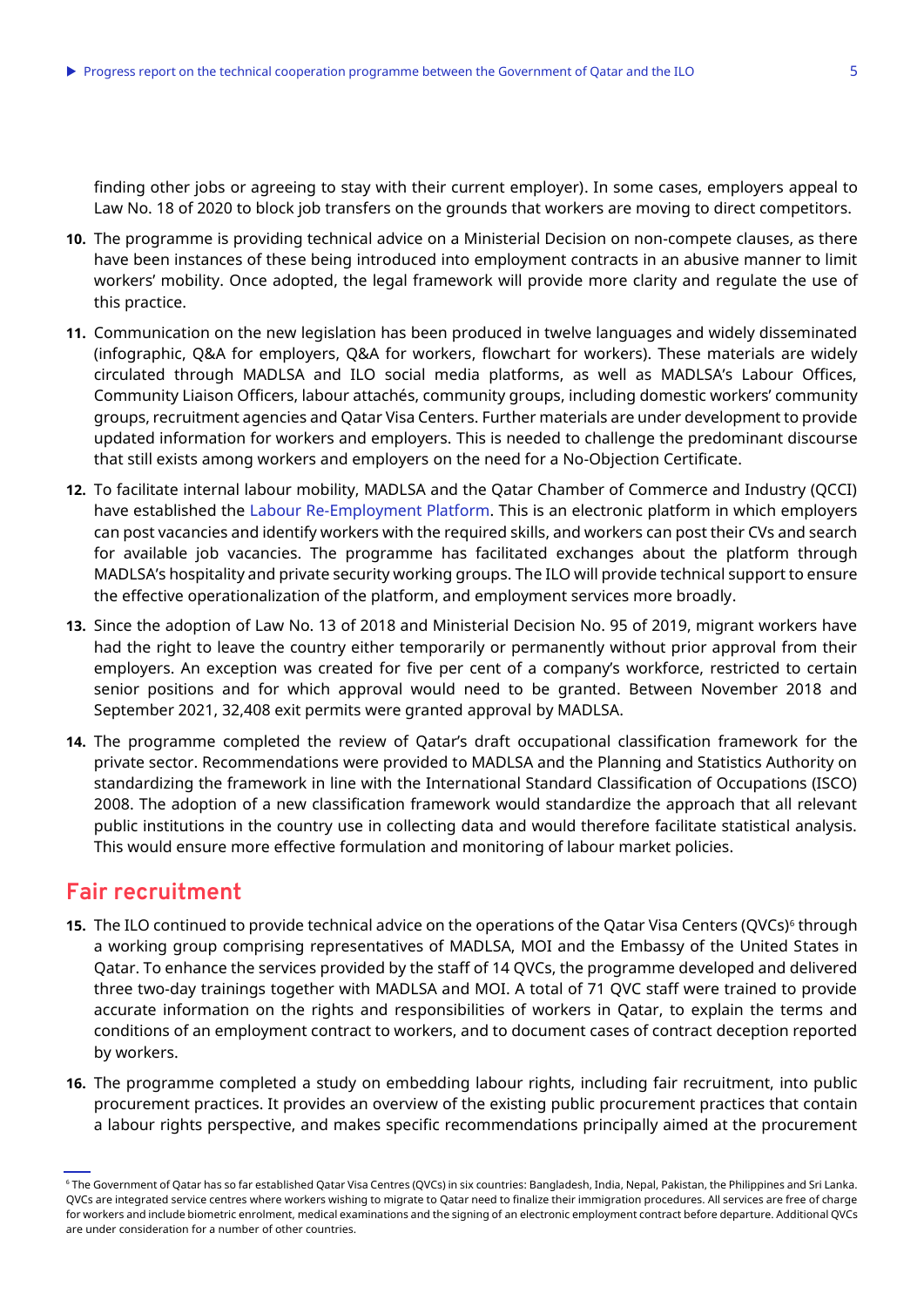departments of public institutions and MADLSA in its support and facilitation role. The programme will continue to provide technical support to promote the implementation of the recommendations. The programme is also engaging with public institutions in Qatar to discuss challenges in cross-border recruitment and provide concrete guidance on conducting due diligence of their recruitment practices.

- **17.** To share the findings of the impact assessment of the fair recruitment pilot conducted by MADLSA and the ILO in the construction sector, the programme has been engaged in various knowledge sharing initiatives, including with employers. A brochure [highlighting the components of the pilot and results of](https://www.ilo.org/beirut/projects/qatar-office/WCMS_820253/lang--en/index.htm)  [the impact assessment](https://www.ilo.org/beirut/projects/qatar-office/WCMS_820253/lang--en/index.htm) has been developed and widely disseminated.
- **18.** The programme is working with the QCCI and the Institute for Human Rights and Business to develop an amended version of *[Promoting Fair Recruitment and Employment: A Guidance Tool for Hotels in Qatar](https://www.ilo.org/beirut/projects/qatar-office/WCMS_755561/lang--en/index.htm)*. The new version will focus on supporting stakeholders, including employers in different sectors in Qatar and international actors looking to engage with private sector entities in Qatar, to conduct effective human rights due diligence of their recruitment practices, direct suppliers and placement agencies. This guidance tool will be available by the first quarter of 2022.

#### <span id="page-5-0"></span>**Domestic workers**

- **19.** MADLSA adopted a revised standard employment contract for domestic workers in 2021. Complementing Law No. 15 of 2017 on service workers in the home ("Domestic Workers Law"), the revised standard employment contract specifies the additional rights for domestic workers and provides clarity on the terms and conditions of their employment. The new standard employment contract aligns domestic workers' rights with those of other workers employed in the private sector in relation to overtime payment, termination of employment and sick leave entitlements. The QVCs in Bangladesh, India, Pakistan and Sri Lanka are now processing applications from domestic migrant workers coming to Qatar using the revised standard employment contract. MADLSA's [digital contract authentication system](https://www.adlsa.gov.qa/en/E-Services/Pages/E-ServiceDetails.aspx?EServiceName=Digital%20authentication%20system%20for%20a%20multi-lingual%20employment%20contract) will be expanded to also allow the electronic authentication of the revised standard employment contract of domestic workers.
- **20.** MADLSA collaborated with the International Domestic Workers' Federation (IDWF) and the ILO to organize a[n online celebration](https://www.ilo.org/beirut/projects/qatar-office/WCMS_799783/lang--en/index.htm) of International Domestic Workers' Day on 16 June 2021. A panel discussion was held with a representative of a domestic workers' community group in Qatar, IDWF, the *Ensaniyat* Youth Fellowship, MADLSA and the Ministry of Interior. The discussion highlighted the impact of the labour reforms adopted by the State of Qatar that concern domestic workers, and the role of employers in promoting decent work for domestic workers.
- **21.** Because of the importance of raising awareness among employers and workers, MADLSA published revised versions of the *[Know Your Rights](https://www.ilo.org/beirut/projects/qatar-office/WCMS_748394/lang--en/index.htm)* booklet for domestic workers in Qatar in 12 languages, and the *[Guide to Employing Migrant Domestic Workers in Qatar](https://www.ilo.org/beirut/projects/qatar-office/WCMS_748391/lang--en/index.htm)* booklet for employers in two languages, in partnership with the non-governmental organization Migrant Rights. The booklets are widely disseminated through social media, government offices including QVCs, community groups, embassies, and the IDWF.
- **22.** The programme is supporting the design and development of a training programme on decent work for domestic workers for licensed private recruitment agencies in Qatar. Recognizing the vital role that recruitment agencies play in the employment relationship between domestic workers and their employers, the training will increase their awareness of the relevant legal framework, and provide the agencies with practical guidance on fair recruitment and managing possible risks of conflict in the employment relationship. The training will be rolled out by MADLSA in coordination with the Philippines Overseas Labor Office in Qatar, IDWF, and the ILO.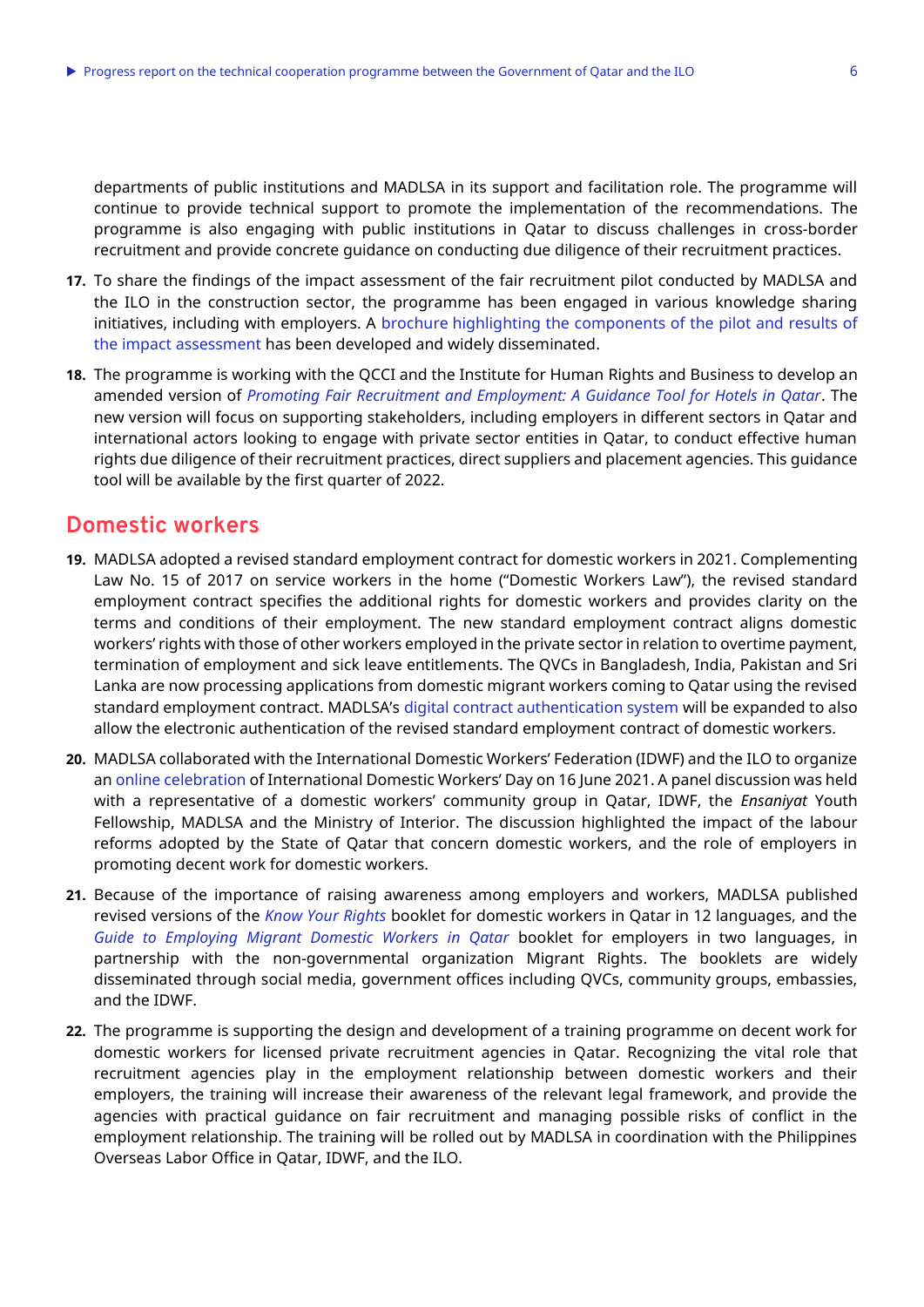<span id="page-6-0"></span>**23.** The ILO and MADLSA have collaborated with the International Training Centre of the ILO in Turin to develop two self-paced online courses on the ILO's Discrimination (Employment and Occupation) Convention, 1958 (No. 111) and its Violence and Harassment Convention, 2019 (No. 190). Starting in December 2021, the online courses will target staff of non-governmental organizations and government officials, including MADLSA officials. Training will also be provided to the private sector.

## <span id="page-6-1"></span>**Social protection**

**24.** Social protection is a new element of the MADLSA-ILO technical cooperation programme. A scoping mission was undertaken in October 2021 by ILO social protection specialists to better understand the priorities of the Government, employers and workers. This includes the priorities for all workers, and also the distinct schemes that exist for Qatari and non-Qatari workers.

#### <span id="page-6-2"></span>**Career development services**

**25.** The ILO and MADLSA are participating in the [Career Guidance Stakeholders Platform](https://qcdc.org.qa/platform/) organized by the Qatar Career Development Centre. The ILO has participated in preparatory meetings and will participate as discussants in the technical sessions. The event is planned to take place in mid-January.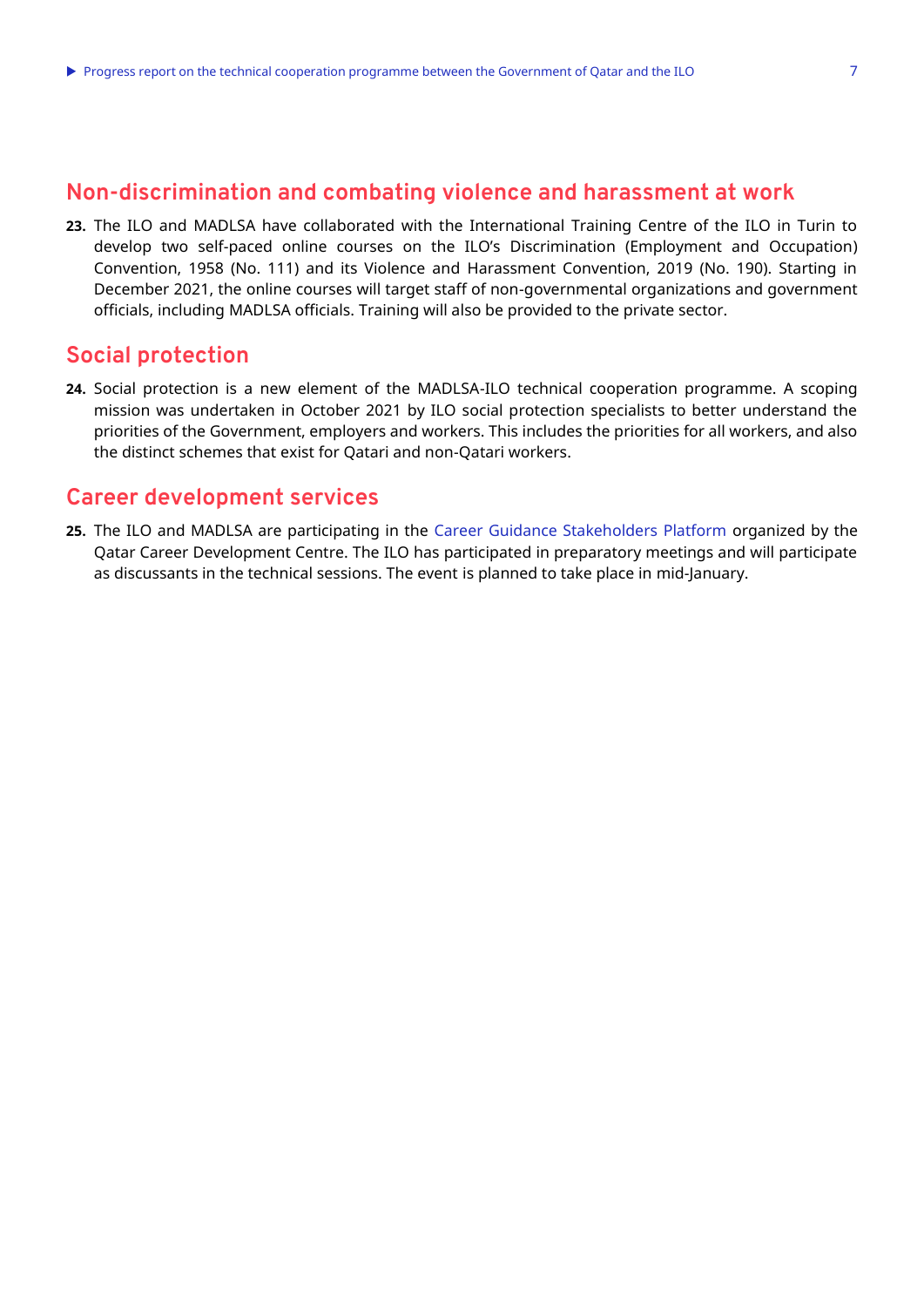# <span id="page-7-0"></span>**Pillar 2. Enforcement of labour law and access to justice**

# <span id="page-7-1"></span>**Wage protection**

- **26.** In March 2021 Qatar's first non-discriminatory minimum wage came into force after a six-month transition period, applying to all workers regardless of their nationality and occupation, including domestic workers. In addition to a minimum monthly basic wage of 1,000 Qatari Riyals (QAR), the Law stipulates that employers must provide decent accommodation and food, or monthly allowances of at least QAR 500 for housing and QAR 300 for food. Between February and September 2021, over 280,000 workers or approximately 13 per cent of the total workforce in the private sector have seen their basic wage increase to the minimum threshold, and many more have benefited from the new requirements on allowances.
- **27.** When the minimum wage came into force, a series of communication materials in various languages were produced and distributed by both MADLSA and the ILO to raise awareness of the new regulations [\(FAQs](https://www.ilo.org/beirut/projects/qatar-office/WCMS_754394/lang--en/index.htm)  [for workers,](https://www.ilo.org/beirut/projects/qatar-office/WCMS_754394/lang--en/index.htm) [FAQS for employers,](https://www.ilo.org/beirut/projects/qatar-office/WCMS_754393/lang--en/index.htm) [video animation\)](https://www.ilo.org/beirut/projects/qatar-office/WCMS_761039/lang--en/index.htm). All registered companies in the country also received an SMS to remind them to make the necessary adjustments.
- **28.** The Wage Protection System (WPS) is now able to better detect additional violations. A new version of Salary Information File that employers must submit includes a more detailed breakdown of the wage, including specific fields for allowances and any deductions.
- **29.** Since the establishment of the Workers' Support and Insurance Fund, it has disbursed QAR 15,919,844 million (USD 4.37m) to a total of 5,803 workers. At a board meeting in November, an additional disbursement of QAR 52m (USD 14.28m) for over 3,000 workers was approved.

#### <span id="page-7-2"></span>**Heat stress legislation**

- **30.** In May 2021, the Government adopted new legislation to further protect workers from heat stress. The main provision of the [Ministerial Decision](https://www.ilo.org/beirut/projects/qatar-office/labinsp-osh/WCMS_794551/lang--en/index.htm) was to increase the period when outdoor work is prohibited during the summer. Outdoor work is now prohibited between 10 a.m. and 3:30 p.m. from 1 June to 15 September. In addition, the legislation requires that all outdoor work stop when conditions exceed 32.1° on the WBGT<sup>7</sup> index – which takes into account temperature, humidity, wind factor and solar radiation – regardless of the time of day or time of year. Employers are required to conduct a risk assessment on heat stress in order to ensure comprehensive mitigation strategies are designed specific to the nature of the work carried out on a particular site. Importantly, annual health checks are required for outdoor workers to ensure that those who are more susceptible to heat-related disorders are assigned to appropriate tasks or additional precautions are taken. There is still a need to clearly stipulate what tests should be included as part of these medical screenings. The ILO worked closely with the Government and the Supreme Committee for Delivery and Legacy<sup>8</sup> on the [field research](https://www.ilo.org/beirut/projects/qatar-office/WCMS_723545/lang--en/index.htm) that informed these new measures.
- **31.** To support the application of the new legislation, MADLSA and the ILO developed [guidance for employers,](https://www.ilo.org/beirut/projects/qatar-office/WCMS_794519/lang--en/index.htm) and communication materials for social media (video animations for [employers](https://www.ilo.org/beirut/projects/qatar-office/WCMS_794526/lang--en/index.htm) and for [workers](https://www.ilo.org/beirut/projects/qatar-office/WCMS_794521/lang--en/index.htm) in multiple languages). Labour inspectors received training and carried out a targeted inspection campaign in the summer of 2021, which led to 338 enterprises being shut down for non-compliance with the new legislation. The number of people who visited the four Qatar Red Crescent Clinics with heat-related

<sup>7</sup> Wet Bulb Globe Temperature (WBGT)

<sup>&</sup>lt;sup>8</sup> Established in 2011 by the State of Qatar, the Supreme Committee for Delivery and Legacy (SC) is responsible for the delivery of the required infrastructure and host country planning and operations for Qatar to host the 2022 FIFA World Cup.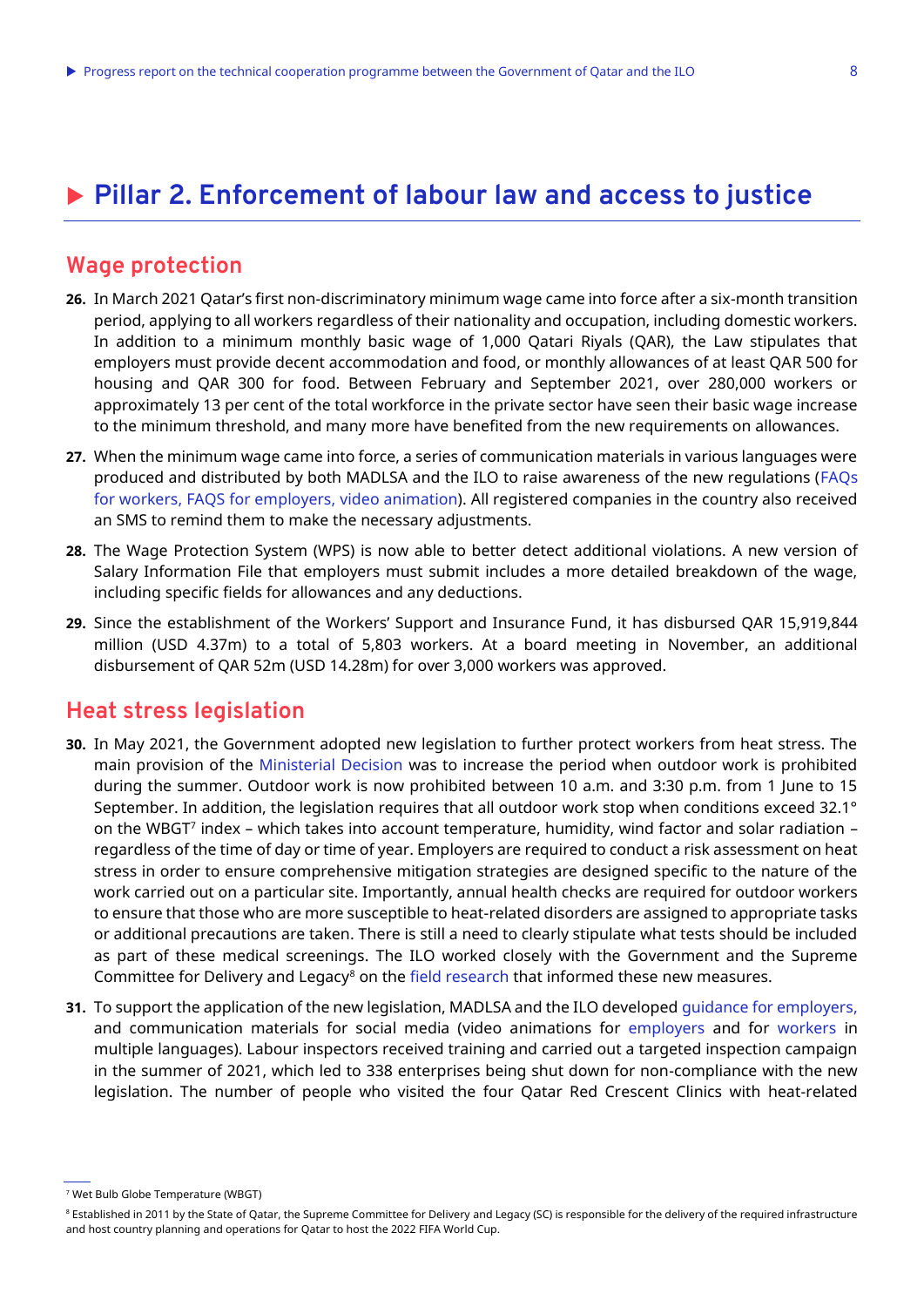disorders was significantly lower in 2021 compared to 2019 and 2020. This is at least partly due to the prevention measures introduced in the new legislation.

## <span id="page-8-0"></span>**Occupational safety and health**

- **32.** The collection, analysis and publication of data is a specific objective of Qatar's National Policy on Occupational Safety and Health, adopted in 2020. The project supported initiatives to improve the collection of OSH data, in collaboration with MADLSA, the Ministry of Public Health (MOPH), Hamad Medical Corporation and other institutions. This included participation in an inter-agency task force chaired by the MOPH. A series of international exchanges on the collection and analysis of OSH data was organized by MADLSA and the ILO, involving counterpart institutions in Australia, Sweden, and the United Kingdom.
- **33.** A [report was published](https://www.ilo.org/beirut/projects/qatar-office/WCMS_828395/lang--en/index.htm) that includes the most comprehensive picture available on the subject of occupational injuries in Qatar, drawing on a rigorous research methodology that collected data on fatal and non-fatal occupational injuries throughout 2020. The report presents in-depth analysis on the causes of injury, and the age, nationality and sector of work of the injured workers. In addition, the report explores how data on occupational injuries is currently being collected by different government institutions, and puts forward a series of recommendations on how this could be further improved.
- **34.** Using the OSH data collected in 2020, an awareness raising campaign was carried out to prevent occupational injuries. Materials presenting the [key DOs and DONTs related to the top five causes of work](https://www.ilo.org/beirut/projects/qatar-office/WCMS_783922/lang--en/index.htm)[related injuries](https://www.ilo.org/beirut/projects/qatar-office/WCMS_783922/lang--en/index.htm) in Qatar were widely distributed on worksites and on social media. This was launched on 28 April 2021 during an online event to mark the World Day for Safety and Health at Work.
- **35.** The OSH Day event, co-organized by MADLSA, the International Federation of Building and Wood Workers (BWI) and ILO, brought together a wide range of experts and officials from various institutions working in the field of safety and health. A video featuring migrant workers in Qatar speaking about the importance of occupational safety was also shown during the event and [published online.](https://www.ilo.org/beirut/projects/qatar-office/WCMS_783797/lang--en/index.htm)

## <span id="page-8-1"></span>**Labour inspection**

- **36.** The training programme with MADLSA's Labour Inspection Department has continued. This includes the development of a course on OSH in construction, which includes a virtual reality training module developed specifically for Qatar, but which could also be applied in other countries. A programme on a gender-responsive labour inspectorate is currently being developed in cooperation with the Swedish Work Environment Authority.
- **37.** MADLSA submitted an addendum to the 2019 periodic report of the State of Qatar on the Labour Inspection Convention, 1947 (No. 81), pursuant to the decision issued by the Governing Body on 11 June 2020 calling on Member States to provide information supplementary to the report already submitted for the 2019 reporting cycle, highlighting subsequent developments.
- **38.** Between October 2020 and October 2021, 35,280 accommodations and worksites were inspected by MADLSA's Labour Inspection Department. Violations were detected in 6,994 workplaces and 2,509 accommodations.

## <span id="page-8-2"></span>**Access to justice**

**39.** In 2021, the Government also established an [online platform for workers, including domestic workers, to](https://acmsidentity.adlsa.gov.qa/EN/Login?ReturnUrl=https://acms.adlsa.gov.qa/en)  [submit complaints online.](https://acmsidentity.adlsa.gov.qa/EN/Login?ReturnUrl=https://acms.adlsa.gov.qa/en) For the first time anonymous whistle-blower complaints can also be submitted to the Ministry, including for multiple workers. The ILO and civil society organizations have provided feedback on the platform. Between October 2020 and October 2021, MADLSA received over 24,650 complainants – both online and in person. Nearly 75 per cent of these complaints were settled, 24 per cent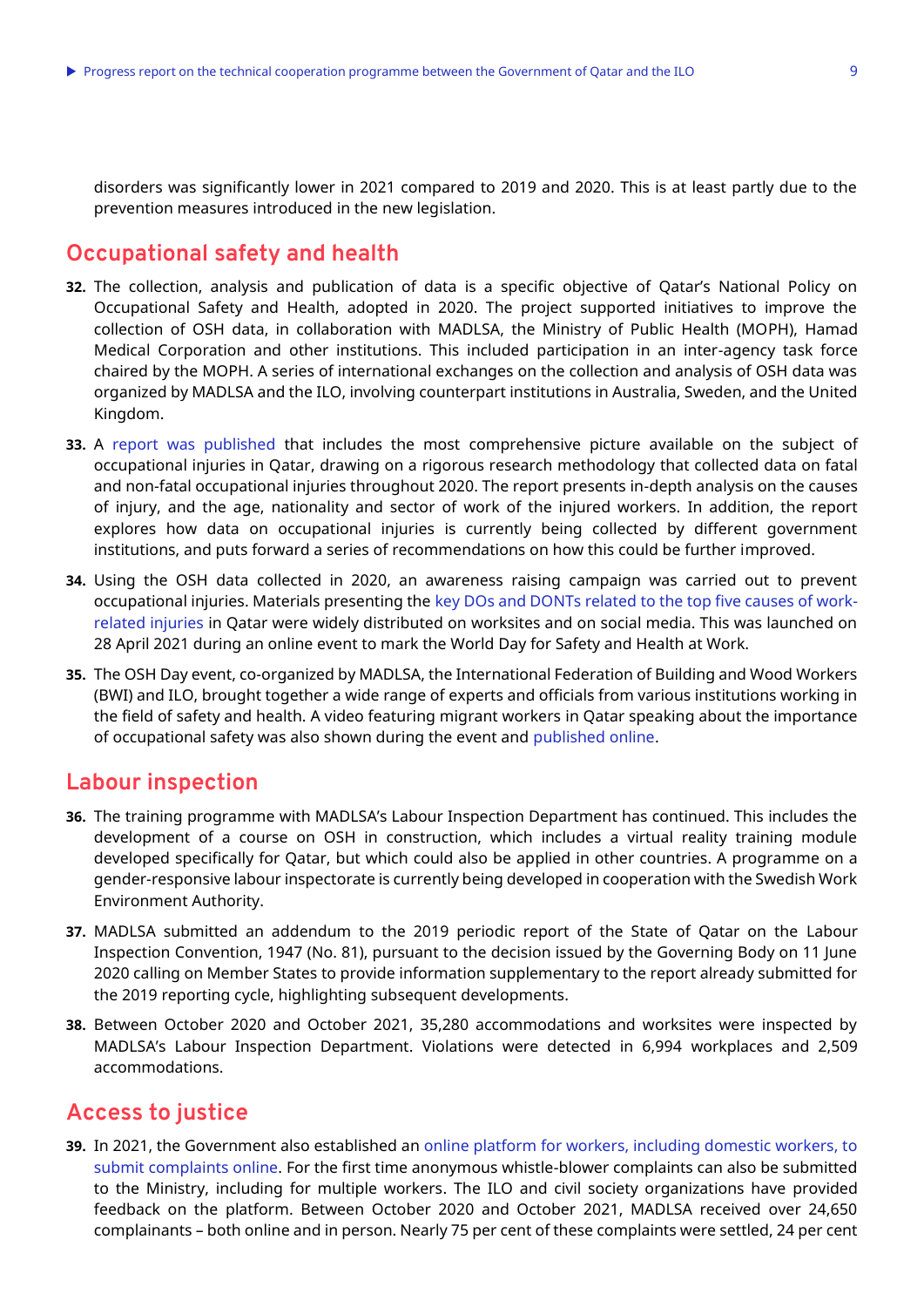were sent to the Dispute Settlement Committees, and less than one per cent are still under review. The top three causes of complaints concerned non-payment of wages and end of service benefits, and annual leave not being granted or paid.

- **40.** Due to COVID-19, the Dispute Settlement Committees did not meet for a significant portion of 2020. At the same time, many cases were received due to companies facing insolvency, resulting in the nonpayment of wages and benefits. The large backlog of cases is gradually being cleared, and the process will be further accelerated with the proposed establishment of two additional courts.
- **41.** A booklet on the Labour Law is being finalized and will be translated into multiple languages. This booklet contains legal references to the most common labour rights violations experienced by workers. A series of FAQs are also being finalized, covering the complaints process, ranging from submission of the complaint to conciliation, adjudication in the dispute settlement committees, and enforcement. This will enable workers and employers to better understand and prepare for each stage of the process.
- **42.** The ILO Doha Office has continued to receive queries from workers. In the light of COVID-19 restrictions on meetings in offices, these were primarily received by email and phone. In the first half of 2021, significant numbers of workers voiced concerns about delays in the processing of their applications to change employer. That number has declined substantially in the second half of the year.

# <span id="page-9-0"></span>**Trafficking and forced labour**

- **43.** In 2020 and 2021, the ILO, the British Embassy in Qatar and Beyond Borders (a UK-based NGO) organized a series of online trainings with representatives of the National Committee to Combat Human Trafficking (NCCHT), which included participants from MADLSA, the Public Prosecution Office, MOI and the Supreme Judiciary Council. The topics covered included PEACE<sup>9</sup> investigative interview techniques and securing prosecutions in human trafficking cases without the testimony of the victims.
- **44.** In July 2021, the NCCHT and MADLSA published a handbook entitled "[The Fight Against Forced Labour and](https://www.ilo.org/beirut/projects/qatar-office/WCMS_815515/lang--en/index.htm)  [Trafficking for Labour Exploitation in Qatar](https://www.ilo.org/beirut/projects/qatar-office/WCMS_815515/lang--en/index.htm)". The publication serves as a guide for officials in various institutions, and other interested parties, to deepen their understanding of forced labour and trafficking, and to identify such crimes. The Handbook also provides an overview of the NCCHT and the national strategy to combat trafficking.
- **45.** On 30 July 2021, an MoU was signed by the NCCHT and Qatar's Msheireb Museums with the objective of highlighting the efforts of the two parties to raise awareness of modern slavery and human trafficking. Work is ongoing between the two signatories of the MoU and the ILO to update the Bin Jelmood Museum's exhibition on modern slavery.

<sup>9</sup> P–Planning and Preparation; E–Engage and Explain; A–Account; C–Closure; E–Evaluation. Se[e https://en.wikipedia.org/wiki/PEACE\\_method\\_of\\_interrogation](https://en.wikipedia.org/wiki/PEACE_method_of_interrogation)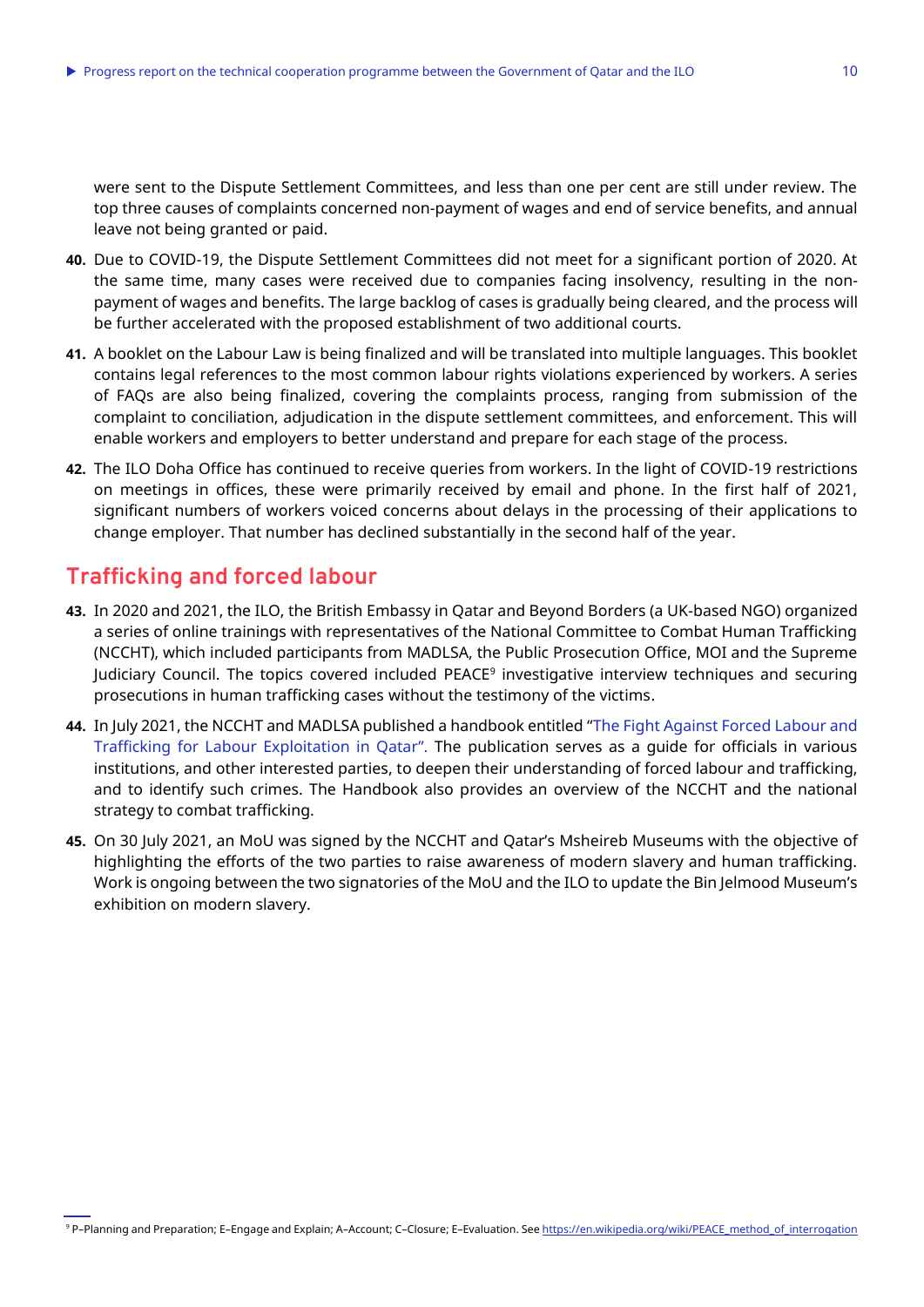# <span id="page-10-0"></span>**Pillar 3. Workers' voice and social dialogue**

## <span id="page-10-1"></span>**Dispute resolution**

**46.** To address specific challenges that emerged in the private security sector, MADLSA, UNI Global and the ILO organized a number of trainings for HR managers, accommodation managers and line managers in private security companies on the topics of workplace cooperation, integrated dispute resolution systems, and practical conflict resolution skills. Since then, one security company has organized joint committee elections.

#### <span id="page-10-2"></span>**Social dialogue**

- **47.** A review of ten joint committees was undertaken in 2021 and the findings were discussed with global union federations (GUFs), civil society organizations (CSOs), foreign business council associations and other stakeholders, such as the Qatar Foundation. The scope of the review was twofold: (a) to survey the representational architecture of workplace cooperation in Qatar in the light of international labour standards (ILS) and local and international good practice; and (b) to survey the extent to which these models were effective in giving a voice to workers in their workplace and achieving mutually agreed terms and conditions of work that protect the interests of both workers and management.
- **48.** The programme continues to support effective social dialogue at the enterprise, public client, sectoral, and national levels. Following consultations with the GUFs, MADLSA and national stakeholders, the project is supporting the establishment of enterprise-level joint committees in four priority sectors: transport, construction, private security, and hospitality. To date, 182 workers have been elected to represent almost 30,000 employees in 32 companies.
- **49.** In collaboration with the Supreme Committee for Delivery and Legacy, the ILO and MADLSA supported the establishment of joint committees with five hotels between August and October 2021, with more planned for early 2022. A central labour-management consultation committee for workers' and management representatives in the hospitality sector is planned for February 2022.
- **50.** In the transport sector, the ILO, MADLSA and the International Transport Workers' Federation (ITF) have supported joint committee elections for two companies, including Mowasalat, Qatar's leading public transport provider. A capacity building programme has also been delivered for the committee members. Discussions are ongoing with large clients about the possible establishment of joint committees with their main contractors in the construction sector, and an accompanying central labour-management consultation committee at the sectoral level.
- **51.** The ILO and MADLSA continue to support the Secretariat of Qatar Foundation's central labourmanagement consultation committee. At the end of its first two-year term in October, the committee elected new workers' and management co-chairs to serve until October 2023.

#### <span id="page-10-3"></span>**Engagement with the private sector**

**52.** The programme will strengthen the implementation of the labour reforms through strategic and intensified engagement with the private sector. More specifically, the programme will facilitate biannual meetings with QCCI, IOE, and MADLSA. The agenda for the first meeting, which took place in November 2021, identified tools that could support the alignment of the policies and procedures of QCCI membership with the new legislation and labour market realities in the country, and could promote a more competitive and dynamic private sector.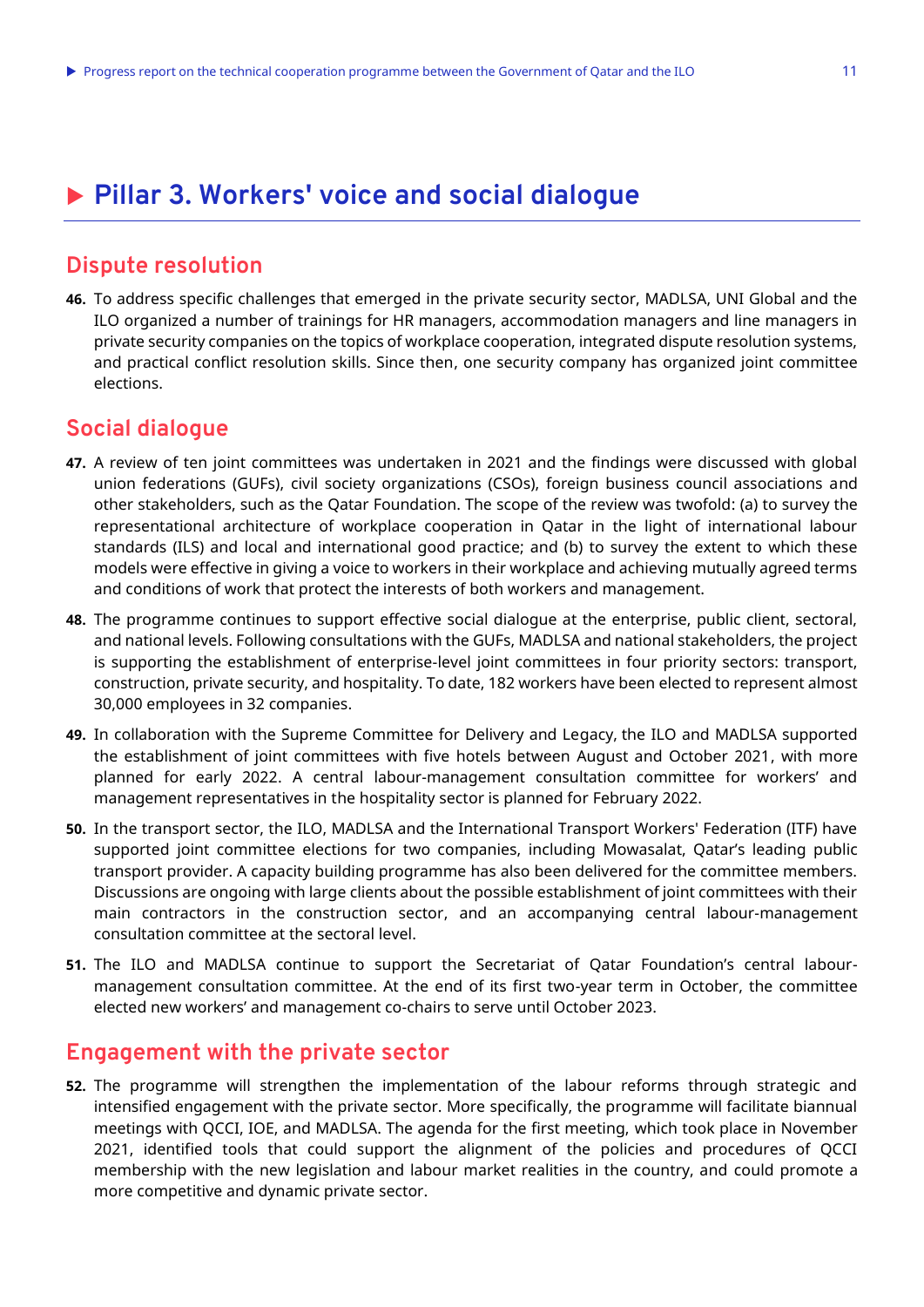**53.** In the past year, the programme has held meetings with the foreign business councils of several countries, to discuss the labour reforms, and specifically the importance of workplace cooperation for enterprises. This will continue in 2022.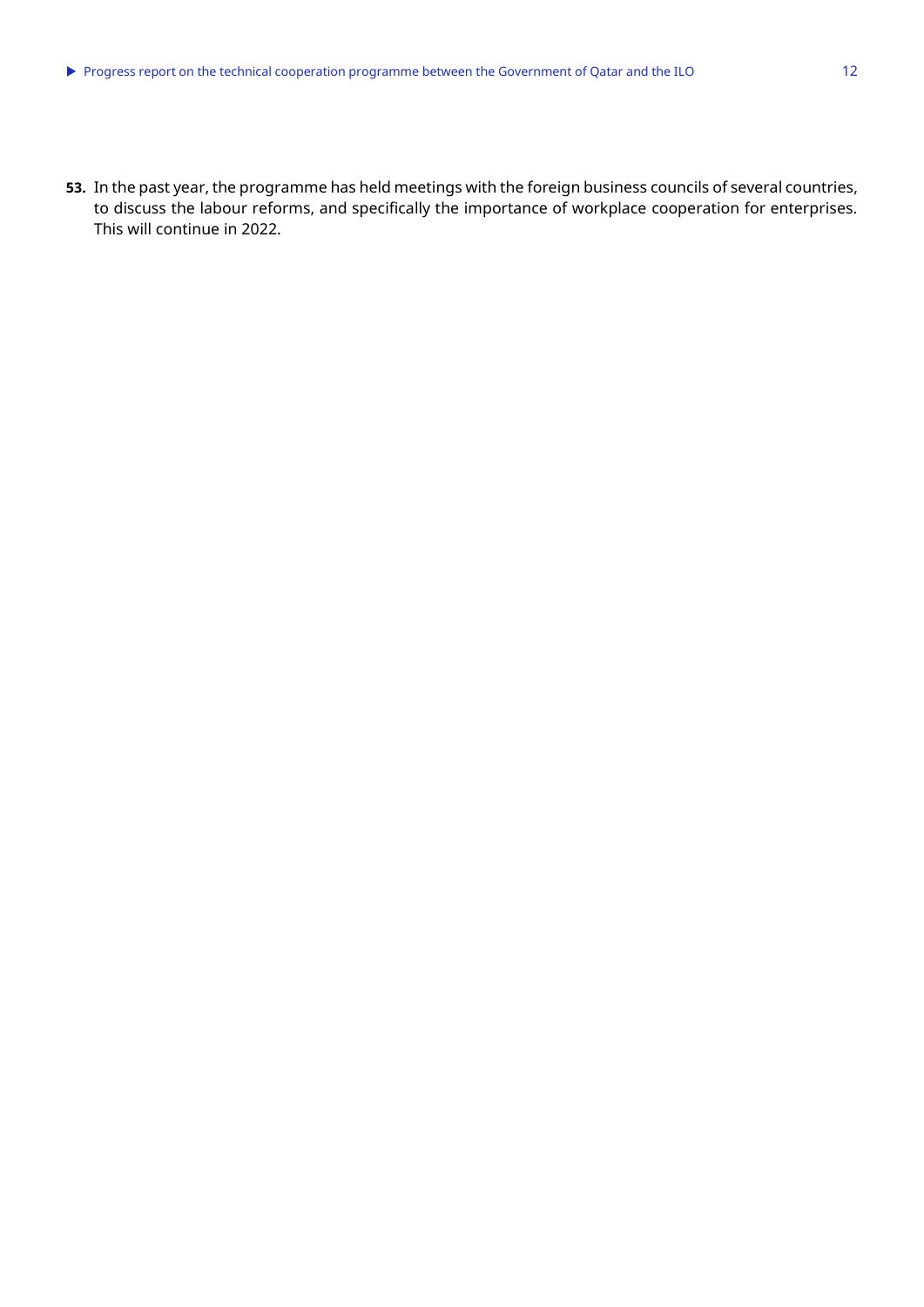# <span id="page-12-0"></span> **Pillar 4. International cooperation and exchange of experience**

- **54.** The biannual meetings among MADLSA, the ITUC and the global union federations (BWI, IDWF, ITF and UNI Global) continue to play a significant role in the programme. These provide an important opportunity to share updates and challenges, and also highlight the priorities of the unions for the subsequent six months. In addition to the joint meeting with the international trade unions, several ongoing bilateral priorities are also pursued between the unions and the programme. A similar biannual meeting also began with QCCI, IOE, MADLSA and the ILO, with the first meeting taking place in November 2021.
- **55.** Collaboration with the Embassy of the Netherlands continues in the area of social dialogue. In May 2021, the programme facilitated a second course of training on employee participation rights for joint committee representatives, this time focusing on the practical implementation of the information and consultation procedures developed during the first training. For example, participants have learned to analyse safety and health, human resources, and financial data, and to ask important questions about the financial health of the company, turnover rate, sickness rate and absenteeism. In November 2021, a third course was delivered in Qatar for the recently established joint committees, focusing on information and consultation in the hospitality, transport and facilities management sectors.
- **56.** The programme facilitated a series of knowledge-sharing exchanges between MADLSA and the Government of Switzerland, building on an MoU that was signed in 2019. The exchanges included discussions with the Swiss Secretariat for Migration on the issue of residence and work permits, work permit quotas, and workers' absence from work as regulated under Swiss law. In addition, MADLSA also discussed effective strategies to conduct monitoring of the working and living conditions of domestic workers with the State Secretariat for Economic Affairs and the Swiss Bureau de l'Amiable Compositeur (mediation office for domestic workers).
- **57.** In line with the MoU that was signed between MADLSA and the Embassy of Sweden, an exchange was held with the Swedish Work Environment Authority in March 2021 on the collection and analysis of OSH data. Plans are under way to share their experience on gender responsive approaches to safety and health, particularly in the hospitality, restaurant and catering sectors in early 2022.
- **58.** Following on from MADLSA's exchange with Australian agencies in 2020 on labour inspection, trafficking and minimum wages, a session on OSH data was organized with Safe Work Australia, with representatives from MADLSA, MOPH and other institutions.
- **59.** The UK Health and Safety Executive provided a thorough briefing on UK regulations relating to the Reporting of Injuries, Diseases and Dangerous Occurrences Regulations (RIDDOR), providing important reflections on how the MADLSA system could be enhanced. The UK Embassy and the ILO also collaborated in the organization of trainings for members of the NCCHT (see above).
- **60.** The programme has had regular engagements with the United States Embassy and its counterparts in Washington DC, including as part of a regular exchange with MADLSA and MOI on the QVCs. Discussions are also ongoing relating to ensuring synergies between US-Qatar bilateral cooperation and the technical cooperation programme, including on OSH and trafficking.
- **61.** An event will be organized with MADLSA, the Embassy of India, the Indian Business and Professional Council and the ILO in early 2022. The objective of the exchange is to discuss the labour reforms, with a specific focus on employee participation, including through joint committees.